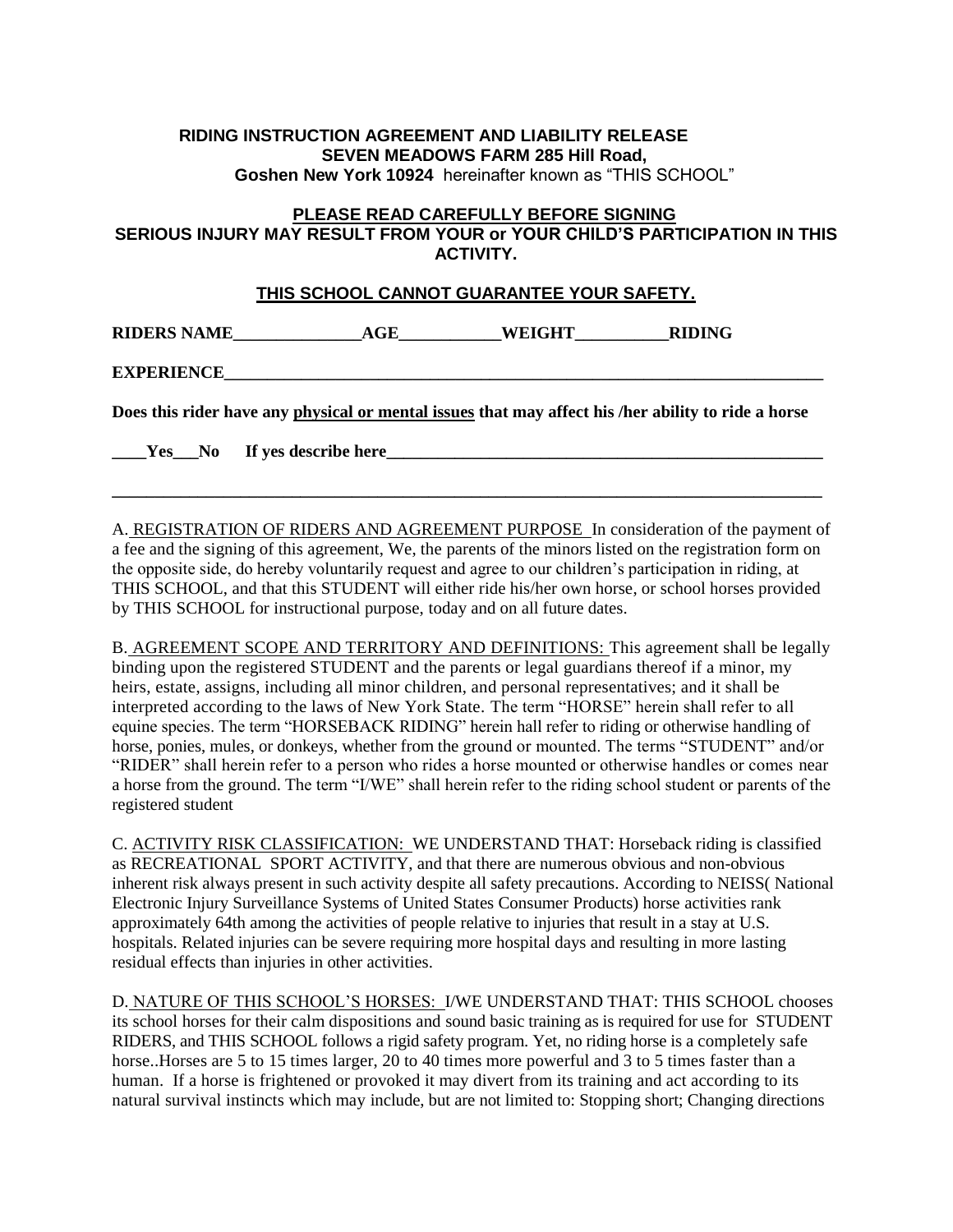or speed at will; Shifting its weight; Bucking, Rearing, Kicking, Biting, or Running from danger.

E. RIDER RESPONSIBILITY: WE UNDERSTAND THAT: Upon mounting a horse and taking up the reins the rider is in primary control of the horse. The rider's safety largely depends upon his/her ability to carry out simple instructions, and his/her ability to remain balanced aboard the moving animal.

## F. CONDITIONS OF NATURE AND INSPECTION OF PREMISES: WE UNDERSTAND THAT:

THIS SCHOOL is NOT responsible for total or partial acts, occurrences, or elements of nature that can scare a horse, cause it to fall, or react in some other unsafe way. SOME EXAMPLES ARE: Thunder, lightening, rain, wind, wild and domestic animals, insects, reptiles, which may walk, run, or fly near, or bite or sting a horse or person; and irregular footing on out-of-doors groomed or wild land which is subject to constant change in condition according to weather, temperature, and natural and manmade changes in landscape. WE have inspected THIS SCHOOL'S facilities and are satisfied that all premise conditions are reasonably safe for rider's intended purpose, usage, and presence upon THIS SCHOOL'S PREMISES.

G. SADDLE GIRTHS/NATURAL LOOSENING I / WE UNDERSTAND THAT: Saddle girths (saddle fasteners around horse's belly) may loosen during a ride. If a rider notices this he/she must alert the riding instructor as quickly as possible so action can be taken to avoid slippage of saddle and a potential fall from the animal.

H. **APPROVED PROTECTIVE HEADGEAR IS REQUIRED**: I agree that I have been fully warned and advised by Seven Meadows Farm that I must wear protective headgear and do understand that the wearing of such headgear while mounting riding dismounting and otherwise being around horses may prevent or reduce severity of some head injuries **SEVENMEADOWS FARM MANDATES THAT HELMETS BE WORN AT ALL TIMES. Bike helmets are not acceptable.**

I. LIABILITY RELEASE: I/WE AGREE THAT: In consideration of THIS SCHOOL allowing myself or our child's participation in this these riding activities, under the terms set forth herein, I or WE, the parents, for ourselves and on behalf of our child(ren) and/or legal ward, heirs, administrators, personal representatives or assigns, do agree to hold harmless, release, and discharge THIS SCHOOL, its owners, agents, employees, officers, directors, representatives, assigns, members, owners of premises and trails, affiliated organizations, and Insurers, and others acting on its behalf(hereinafter, collectively referred to as "Associates"), of and from all claims, demands, causes of action and legal liability, whether the same be known or unknown, anticipated or unanticipated, due to THIS SCHOOL'S and/or ITS ASSOCIATES ordinary negligence; and I or WE, the parents, do further agree , WE shall not bring any claims, demands, legal actions and causes of action, against THIS SCHOOL and ITS ASSOCIATES as stated above in this clause, for any economic and noneconomic losses due to bodily injury, death, property damage, sustained by me and/or my minor child or legal ward in relation to the premises and operations of THIS SCHOOL, to include while riding, handling, or otherwise being near horses owned by or in the care, custody and control of THIS SCHOOL, or participating in any of the school activities, whether on or off the premises of THIS SCHOOL.

**Accidental Insurance- I AGREE THAT SHOULD EMERGENCY MEDICAL TREATMENT BE REQUIRED I AND MY OWN ACCIDENT MEDICAL INSURANCE COMPANY SHALL PAY FOR ALL SUCH INCURRED EXPENSES.** 

**My accidental medical insurance is-\_\_\_\_\_\_\_\_\_\_\_\_\_\_\_\_\_\_\_\_\_\_\_\_\_\_\_\_\_\_\_\_\_\_\_\_\_\_\_\_\_\_\_\_\_\_**

**Policy Number\_\_\_\_\_\_\_\_\_\_\_\_\_\_\_\_\_\_\_\_\_\_\_\_\_\_\_\_\_\_\_\_\_\_\_\_\_\_\_\_\_\_\_\_\_\_\_\_\_\_\_\_\_\_\_\_\_\_\_\_\_\_\_\_**